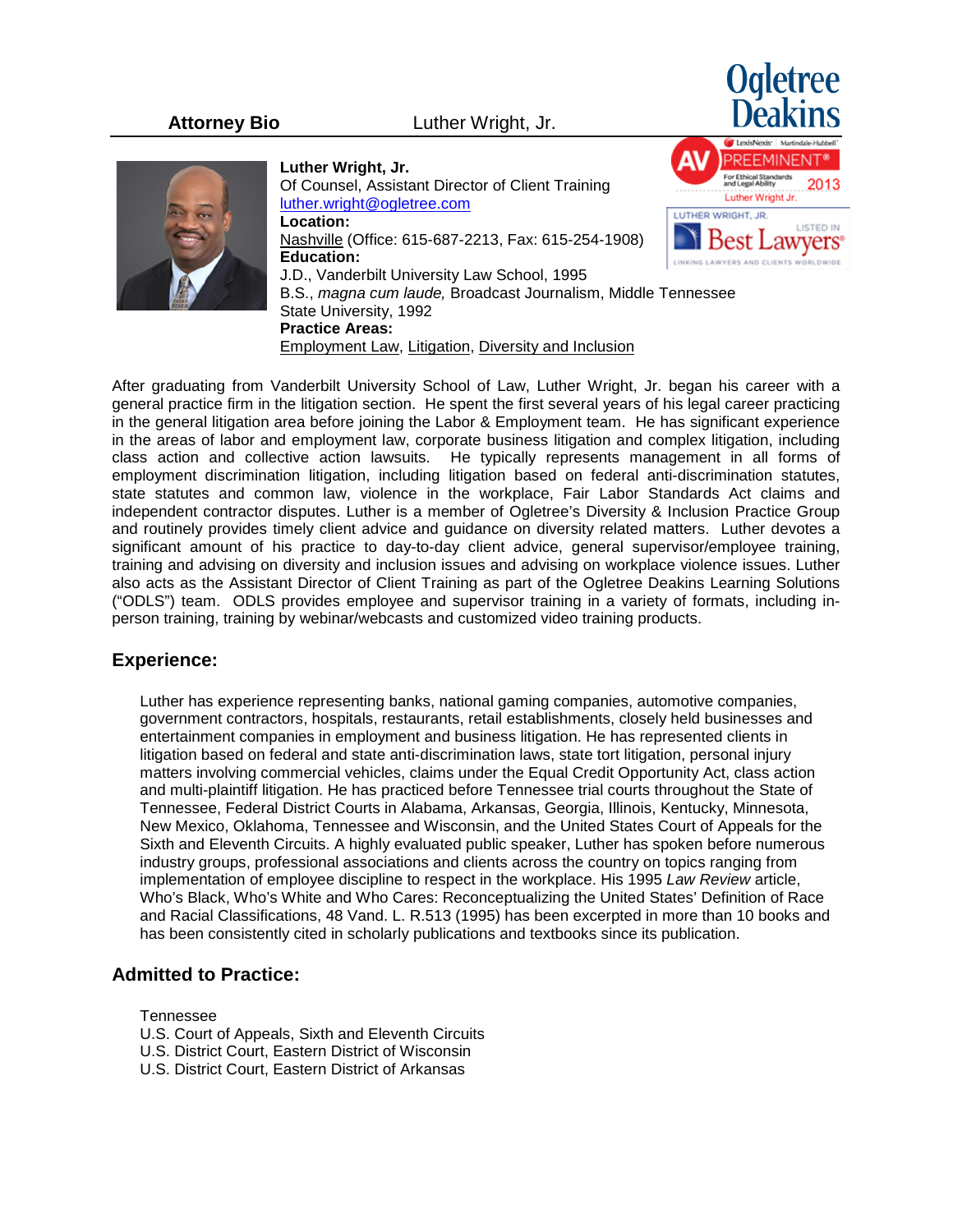# **Honors and Awards:**

- AV preeminent rating by Martindale-Hubbell
- *Best Lawyers in America* (2014 to present)
- Women's Political Collaborative of Tennessee, Good Guy Award (2014)
- *Vanderbilt Law Review*
- Vanderbilt Moot Court Board
- *Nashville Business Journal,* Best of the Bar (2008)
- MTSU, African-American Alumni Award (2006)

# **Professional Activities:**

- American Bar Association
- National Bar Association
- Tennessee Bar Association
- Nashville Bar Association (former Board Member and Chair of the Minority Opportunities Committee)
- Tennessee Bar Foundation (Fellow)
- Nashville Bar Foundation (Fellow)
- Napier-Looby Bar Association (Past President)
- Napier-Looby Bar Foundation (Fellow)
- Growth Enterprises Nashville, Inc. (Board Member)
- The Healing Trust (Board Member and Chair of the Human Resources and Compensation Committee)
- Lawyers' Association for Women, Marion Griffin Chapter (Member and Past Programming Chair)
- Renewal House (past Board Member and member of the Personnel Committee)
- Students Taking A Right Stand (STARS) (past Board Chair)
- Nashville Area Chamber of Commerce Board of Governors (Past Governor)
- 100 Black Men of Middle Tennessee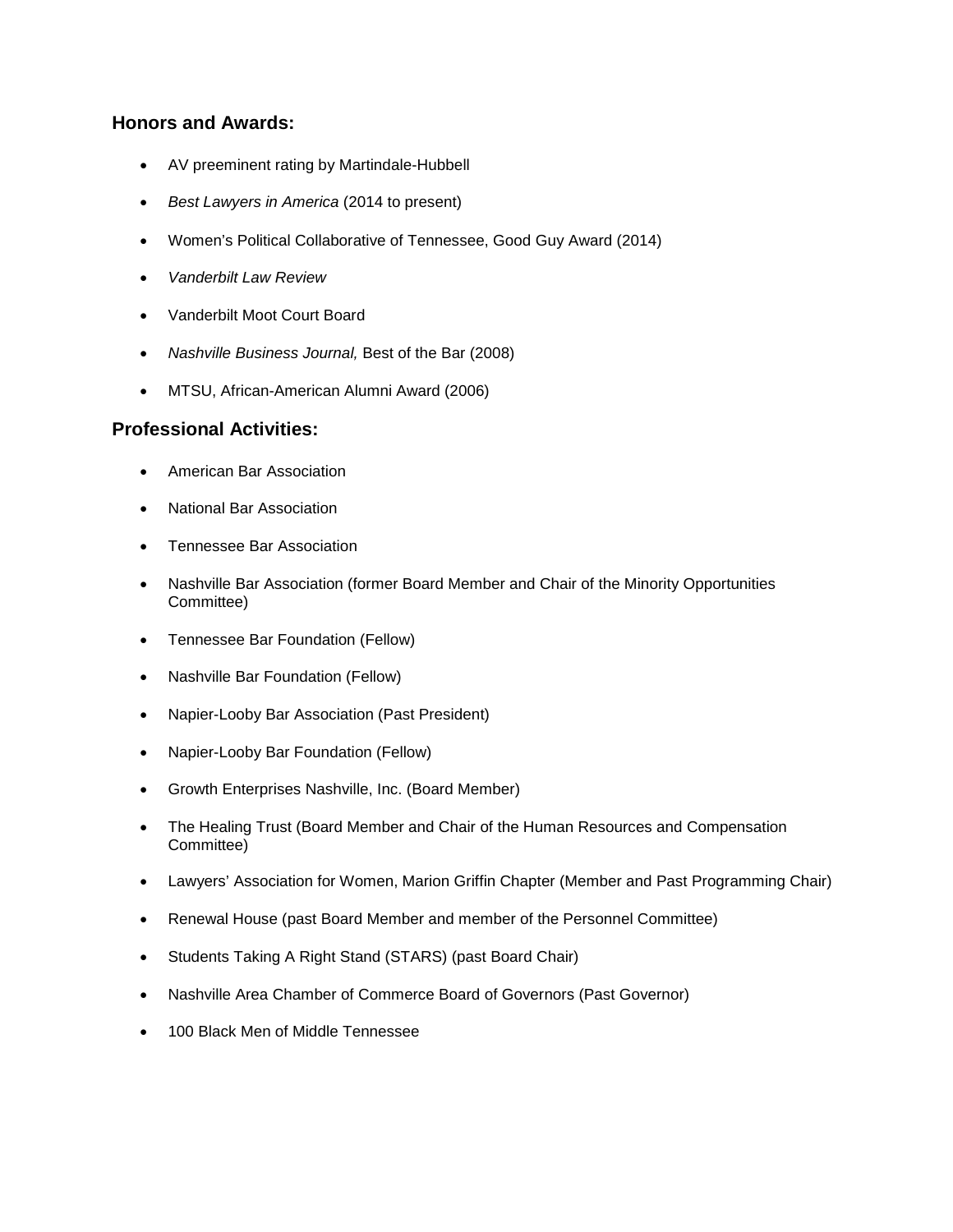# **Speeches:**

- Tennessee Human Rights Commission Virtual Law Seminar—"Working and Managing from Home: New Challenges in a Remote World—December 9, 2021
- Tennessee SHRM Conference- Off Duty Social Media Conduct: When Can an Employer Lawfully Take Action?—August 18, 2021
- CAPLAW Virtual Conference 2021—Confronting and Overcoming Unconscious Bias for Compliance and Culture: Real Talk about Real Issues.—June 29. 2021
- ACC SoCal-Report Card Revisited: Evolution of DI&E Efforts in the Legal Profession—January 28, 2021
- Tennessee SHRM Webinar- "Managing Politics in the Workplace"-July 28, 2020
- COVID-19 Employment & Labor HR Webinar- "Violence in the Workplace: How to Prevent and Respond" - July 2, 2020
- Ogletree Deakins Webinar "Post-Traumatic (Stress) Growth: The Hidden Gem in Times of Crisis" - June 30, 2020
- Tennessee SHRM Webinar- "Best Practices in Dealing with Race-Related Workplace Discussions"—June 23, 2020
- Ogletree Deakins Podcast "Third Thursdays with Ruthie: Strategies for Effective Responses to Discussions About Race" - June 18, 2020
- Ogletree Deakins Webinar "The New Normal: Preparing Your Workplace and Workforce for a Changed Reality" - June 12, 2020
- Ogletree Deakins Podcast "Diversity & Inclusion at Work: How Employers May Respond to Injustice and Social Unrest" - June 10, 2020
- Ogletree Deakins Podcast "Diversity & Inclusion at Work: Difficult Conversations During and Beyond COVID-19" - June 8, 2020
- Ogletree Deakins Webinar "Pandemic Problems: Preventing Harassment in Remote Workforces" - May 18, 2020
- Ogletree Deakins Webinar "Workplace Violence in the Midst of Crisis: Identifying and Resolving Issues During the COVID-19 Pandemic" - April 29, 2020
- Middle Tennessee SHRM Employment Law Conference "The EEOC and Me: 10 Keys to a Better Relationship " October 24, 2019
- Tennessee Human Rights Commission Annual Conference—"Social Media and Its Many Complications in the Workplace—June 12, 2019
- Managing a Workforce in New York, New Jersey, and Connecticut "Diversity in the Real World" - New York - April 4, 2019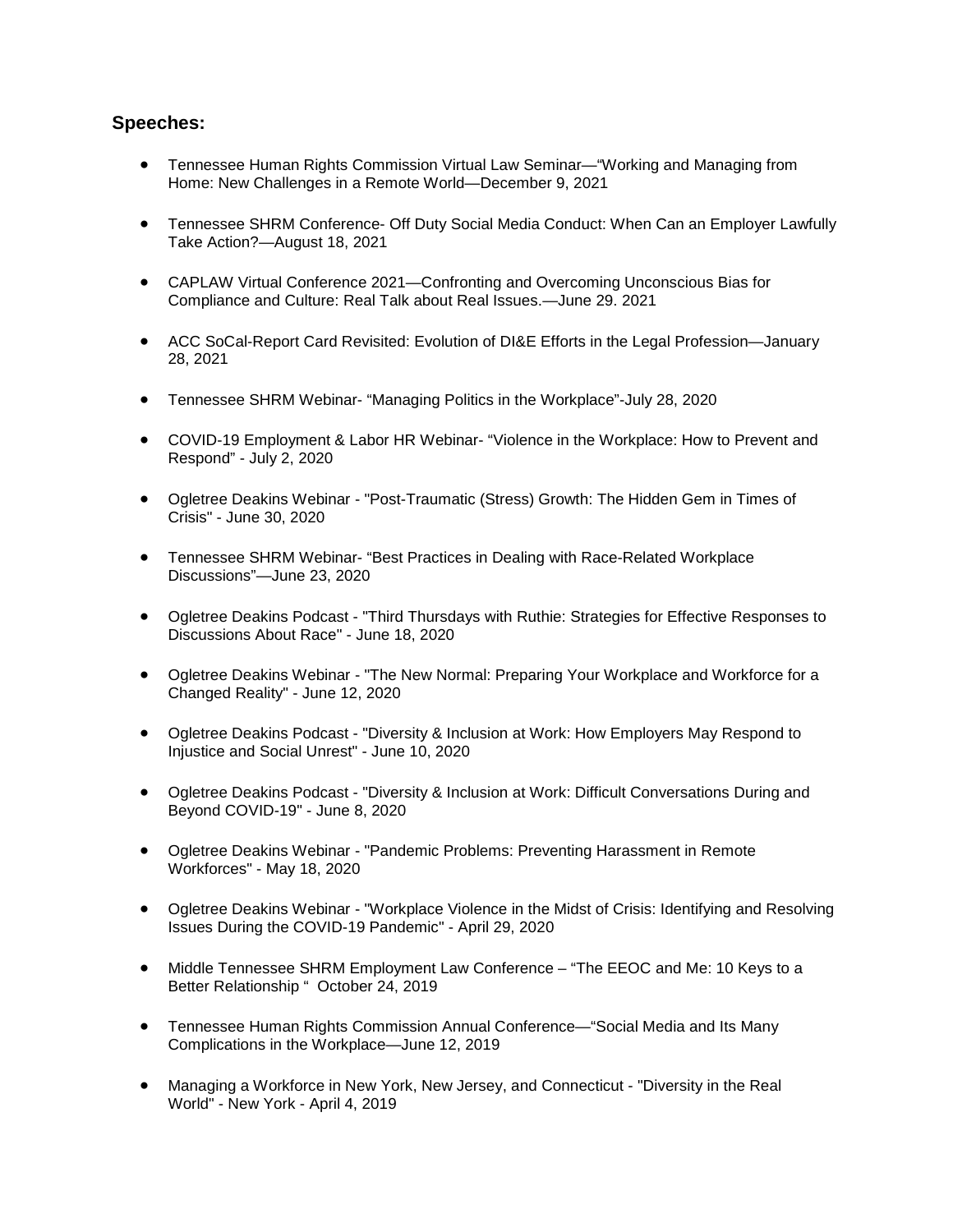- Ogletree Deakins HRLU—"Conflict Resolutions"—Greenville—March 1, 2019
- Middle TN SHRM Diversity and Inclusion Summit "Respectful Workplaces" Nashville November 16, 2018
- Middle TN SHRM Legal Conference "I Didn't Know You Couldn't Do That!: Avoiding Common Hiring Traps and Mistakes" - Nashville - October 19, 2018
- Association of Corporate Counsel (ACC) Alabama Chapter and Society of Human Resources Management Joint Meeting - "Vigilance about Violence: Preventing and Responding to Violence in the Workplace" - Birmingham - July 19, 2018
- The College of Labor and Employment Lawyers for the 5th and 11th Circuits Annual CLE Program - "#MeToo: Navigating the New Landscape" - New Orleans - February 2018
- Clear Law Institute Webinar "Domestic Violence in the Workplace" January 18, 2018
- Ogletree Deakins Managing a Workplace in 2017 Hot Topics "Vigilance About Violence: Preventing and Responding to Dangers in the Workplace" and "Managing Hate-Based and Offensive Behavior in the Workplace" - Atlanta - October 17, 2017
- 2017 Tennessee Society for Human Resource Management MidSouth Conference & Expo "Dealing with Racial Tension in the Workplace" - Nashville - October 3, 2017
- Tennessee Human Rights Commission Employment Law Seminar "Comfort Dogs, Nut-Free Environments and Odorless Workplaces—The Expansion of "Reasonable Accommodations" - Nashville - June 22, 2017
- Ogletree Deakins Webinar "Domestic Violence and Its Consequences in the Workplace: How to Protect Your Workers" - July 13, 2016
- Ogletree Deakins Employment Law Briefing-"The Intersection of the ADA and FMLA: Key Strategies for Managing Complex Leave Issues"-Franklin- April 7, 2016
- Ogletree Deakins Briefing "The ADA and FMLA—So Many Questions, So Many Answers" Nashville - September 30, 2015
- Ogletree Deakins Briefing "Mean Girls (and Boys)—The Trend Toward Outlawing Bullying in the Workplace" - Nashville - April 1, 2015
- Ogletree Deakins Briefing "Top Ten FMLA Questions Answered" Nashville October 29, 2014
- Middle Tennessee SHRM Midsouth Employment Law Conference "Tripwires and Twitters: The NLRB's Ever Expanding Concerted Activity Theories" - Nashville - October 17, 2014
- American Healthcare Lawyers Association, Long Term Care and the Law Conference "Labor and Employment Law Issue Update for Corporate Counsel" - Las Vegas - February 20, 2014
- Ogletree Deakins Employment Law Briefing "You're Still Not the Boss of Me Regulating Employee Conduct On and Off the Job" - Franklin - October 24, 2012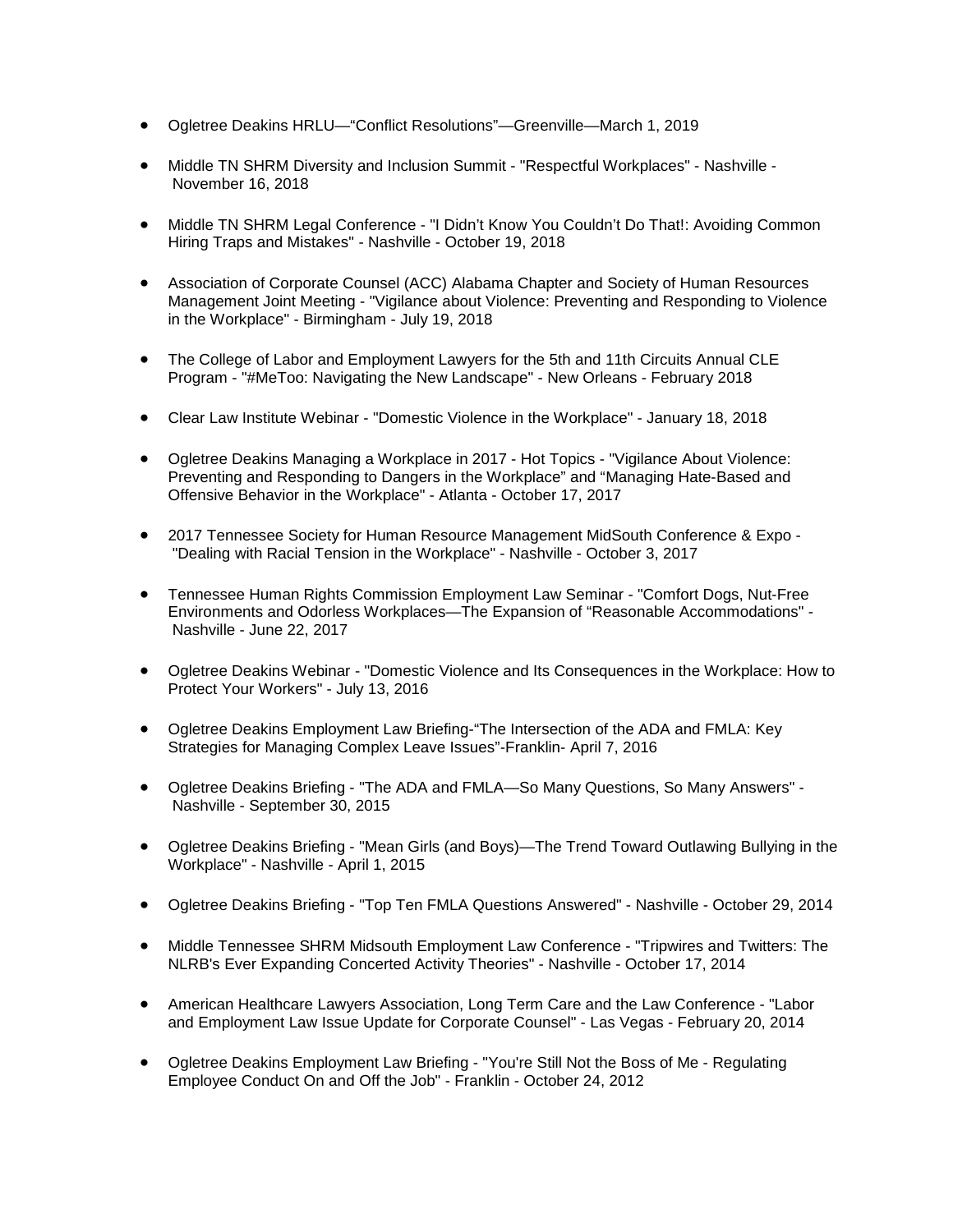- Ogletree Deakins Employment Law Briefing "Lies, More Lies and EEOC Charges: Strategies for Responding" - Nashville - April 18, 2012
- Ogletree Deakins Breakfast Briefing "Taming the Three Headed Monster Update on ADA, FMLA and Workers' Compensation" - Franklin - October 26, 2011
- Ogletree Deakins Employment Law Briefing "Employer CSI: Conducting Effective Workplace Investigations" - Chattanooga - April 26, 2011
- Electronic Recordkeeping webinar "Electronic Recordkeeping: The Legal Dos and Don'ts of Scanning, Storing, and Deleting Your HR Documents" - November 16, 2010
- Ogletree Deakins Labor & Employment Law Briefing "Pay and Promotion: The Next Wave of Litigation" - Knoxville and Nashville - October 12 - 13, 2010
- Ogletree Deakins Labor & Employment Law Briefing "Social Media: All Risks and No Reward" Knoxville and Nashville - April 28 - 29, 2010

#### **Media Quotes:**

- February 1, 2022 American Rental Association "What to do about troubling behavior in the workplace"
- August 14, 2020 SHRM Online "Managing Social and Political Expression at Work"
- April 26, 2018 Ink World "NAPIM Puts Focus on Emergency Preparedness During Annual Convention"
- March 5, 2018 SHRM Online "HR Must Act Quickly in Response to Domestic Violence Allegations"
- June 6, 2017 SHRM Online "How Can HR Professionals Respond to an Active Shooter Situation in the Workplace?"

#### **Published Works:**

- September 2018 present Workplace Violence Today Magazine "DecisionPoint Column (contributor)"
- Summer 2018 American Bar Association Section of Labor and Employment Law Newsletter, Vol. 46, Number 4 - "#MeToo's Impact on the Law: A Lot Has Happened and A Lot More Is Expected"
- May 4, 2017 Ogletree Deakins Blog Post "Domestic Violence and its Potential Consequences in the Workplace: How to Protect Your Workers"
- August 12, 2013 SHRM.org "Registered Nurses Were Supervisors Not Entitled to Union Representation"
- 1995 48 Vand. L. R. 513 "Who's Black, Who's White and Who Cares: Reconceptualizing the United States Definition of Race and Racial Classifications"